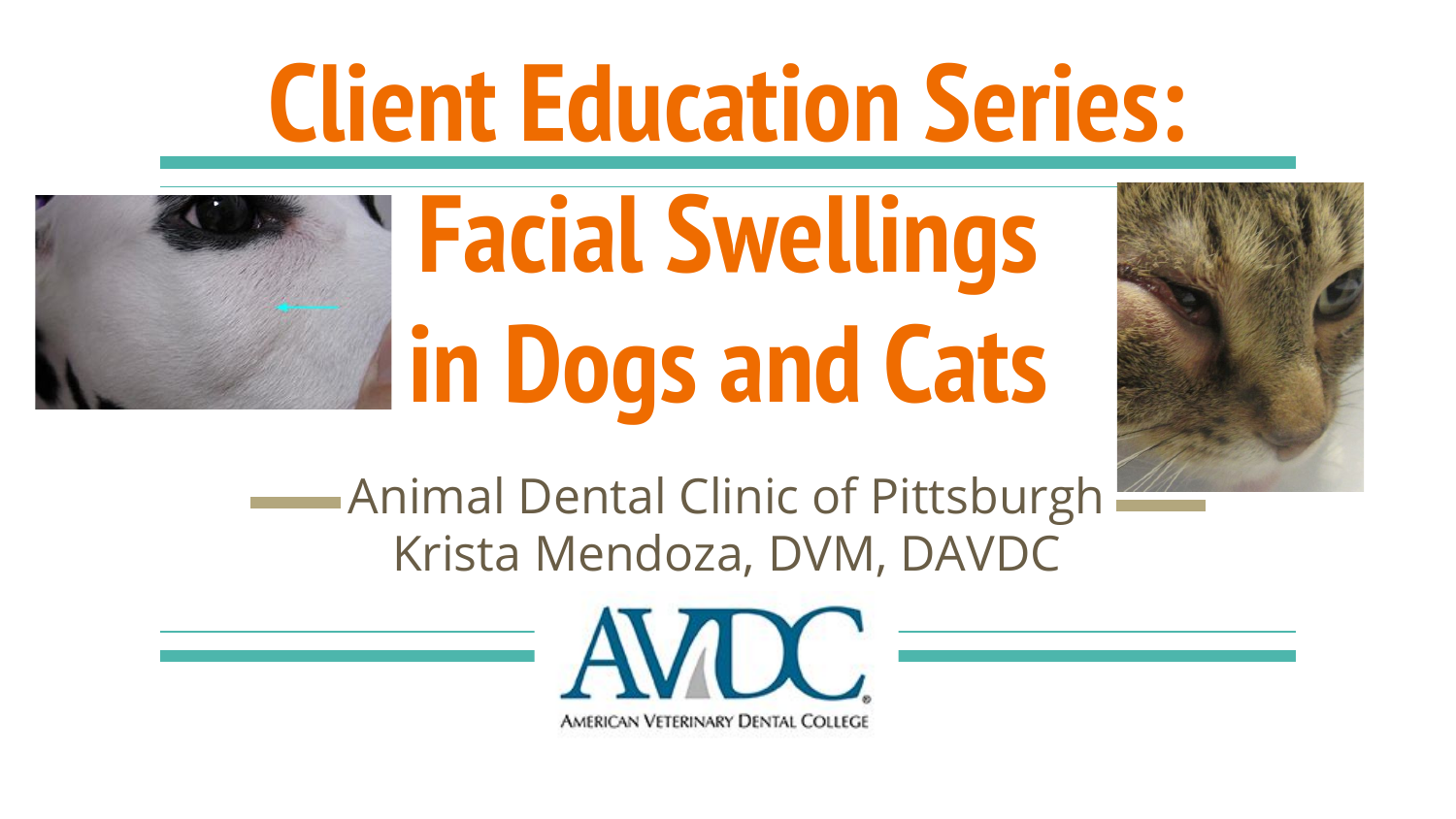## **The most common cause of facial swellings in dogs and cats is a tooth root abscess.**

**The upper fourth premolar tooth is most commonly associated with facial swellings.**

**Any tooth can cause a swelling or draining tract.** 

**Diseased teeth causing the abscess are usually fractured, but can also have wear, discoloration, severe periodontal disease (heavy tartar, gum recession, etc), or appear normal.** 

**Infection comes from disease inside the tooth (endodontic) or around the tooth (periodontal).**



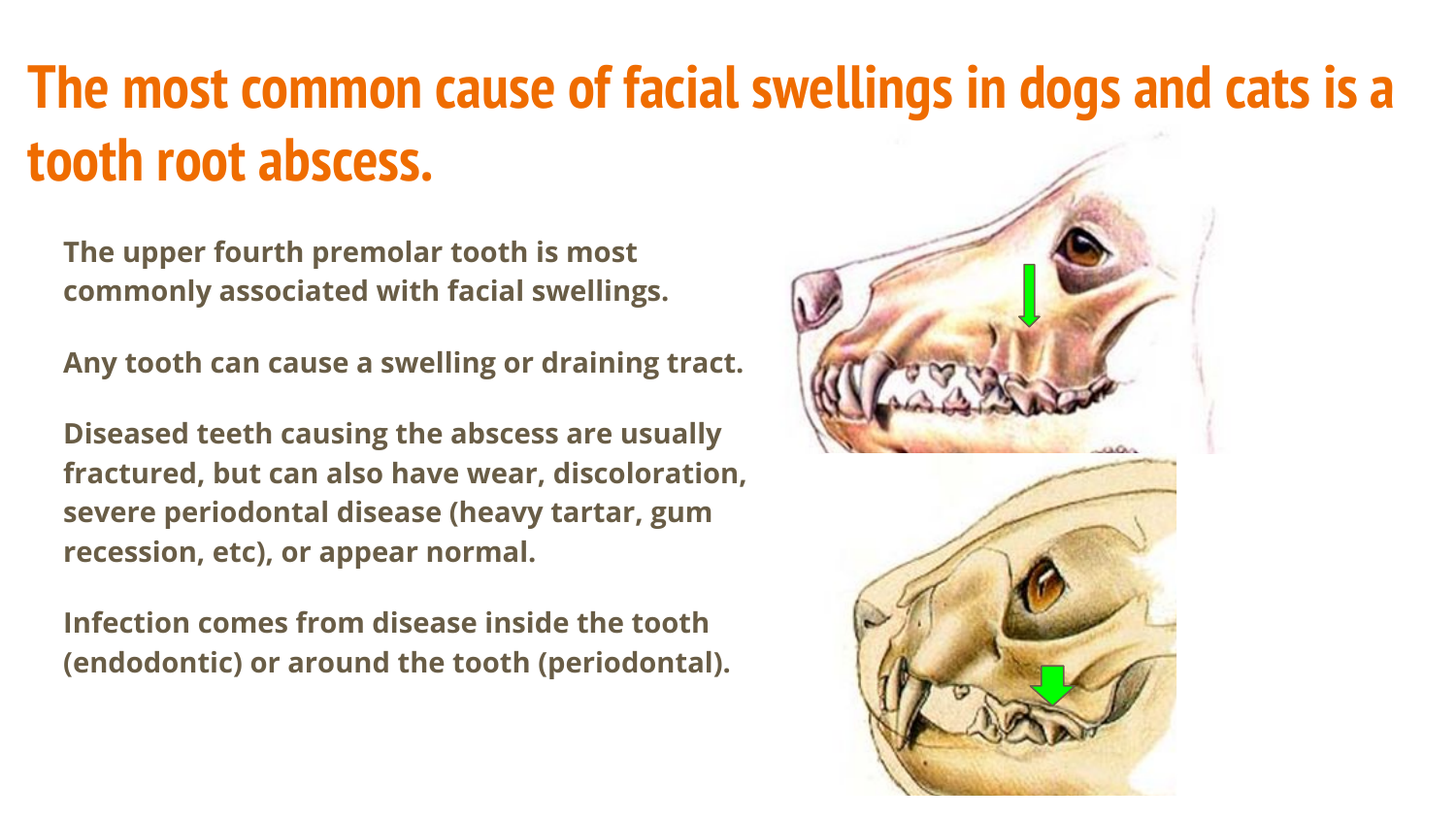## **Carnassial Tooth Abscess**

**Appears as a sudden onset of facial swelling below the eye**

**Improvement on antibiotics is usually seen**

**May have draining tracts on the face or inside the mouth in the gingiva (gum)**

**Infection in or around the tooth builds up over time and works its way up the roots, thru the bone, and causes the face swelling.**

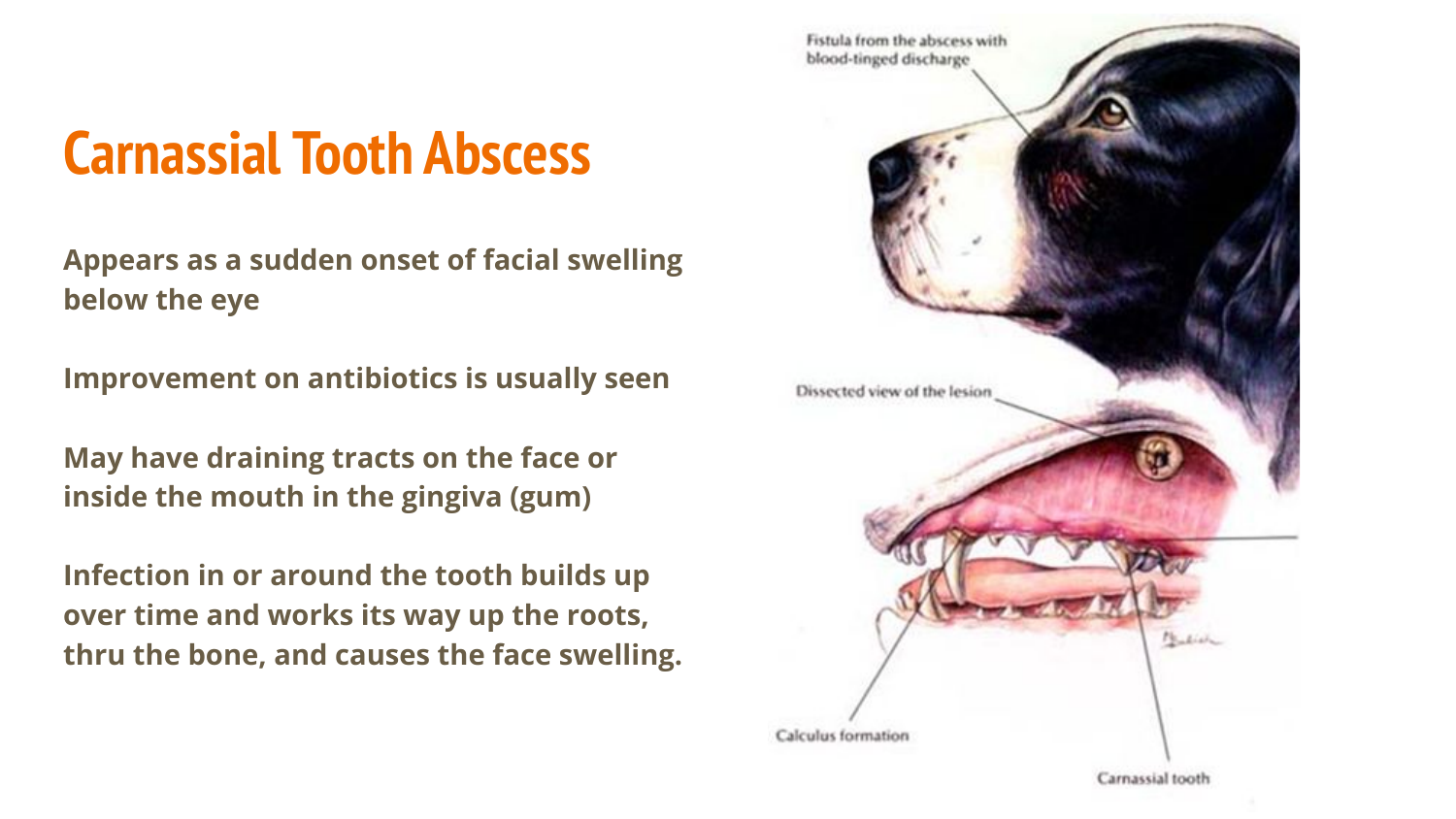## **Diagnosis and Treatment of Tooth Root Abscess**

**Diagnosis is made with dental radiographs and probing during examination under general anesthesia. Bone is white on dental x-rays, and where bone is missing it looks gray or black. Infection erodes the bone and causes "halos of infection" around the roots.**

**Treatment is root canal or extraction. Antibiotics will help treat initially, but there is concern the infection will return if the cause (the tooth) is not removed.** 

**I advise extraction once there is facial swelling to improve odds of resolution and avoid potential ongoing problems.** 



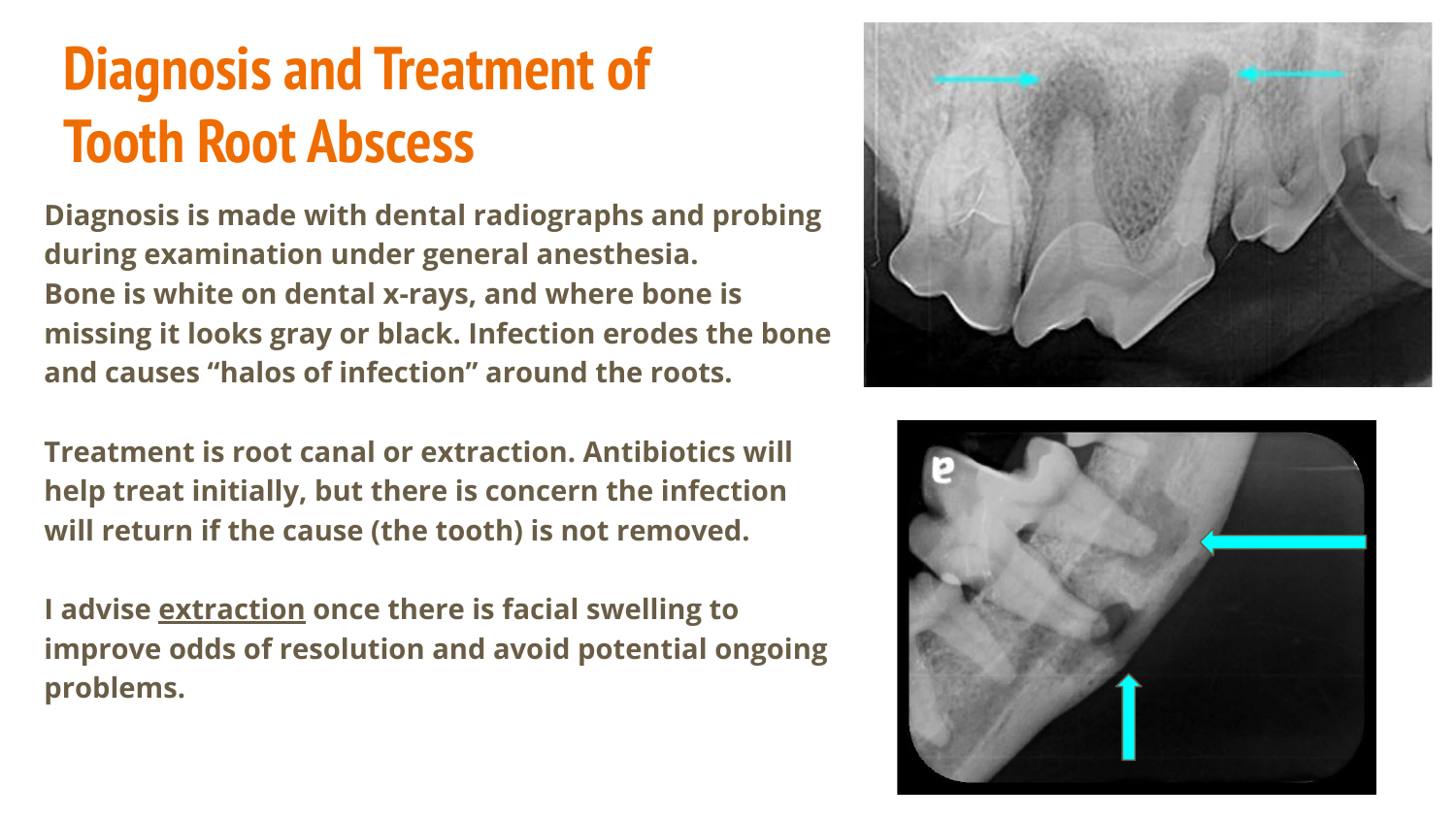

#### **Mandibular (Lower Jaw) Swelling with draining tracts in the mouth**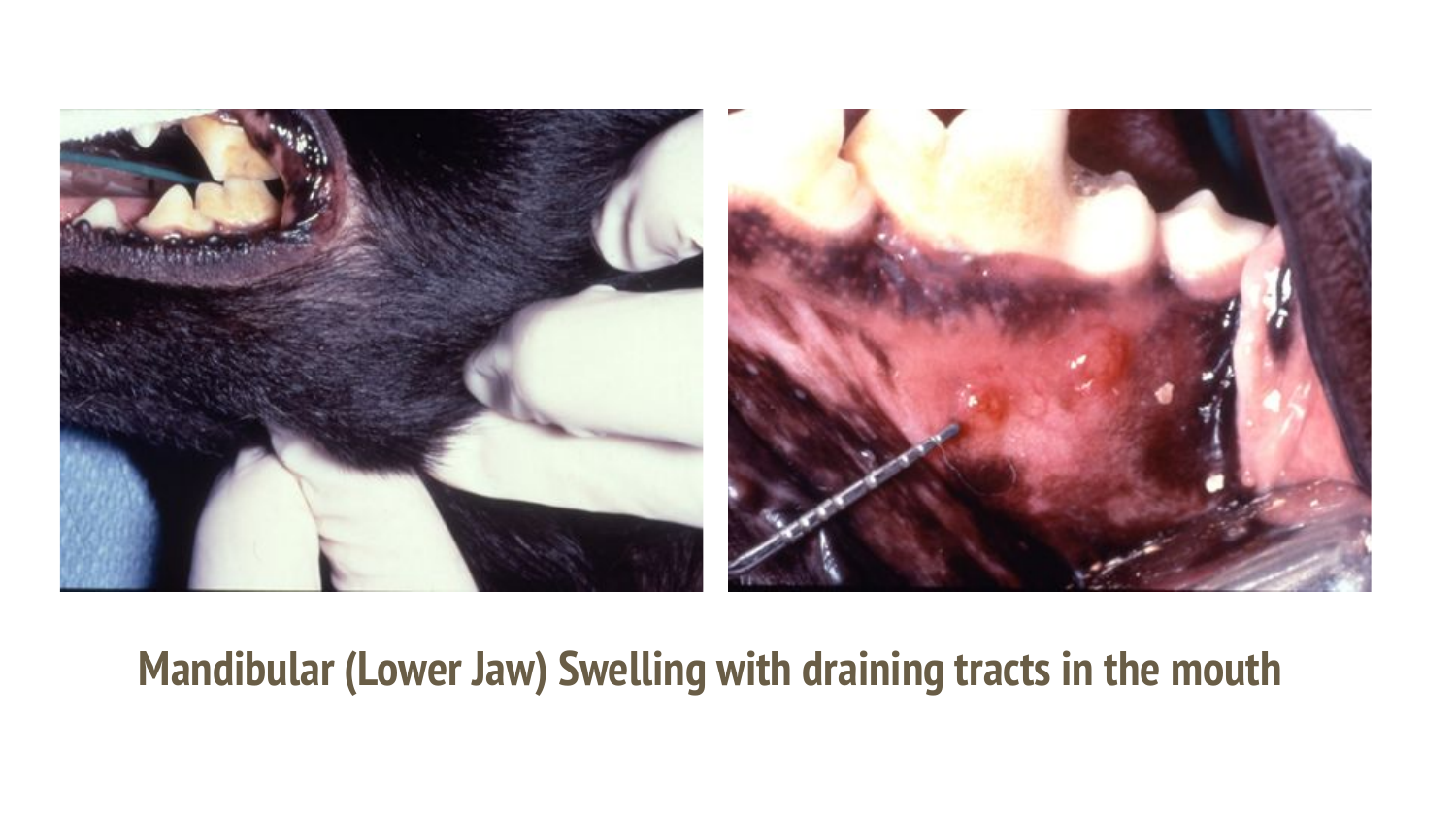



#### **Facial Draining Tract in a Cat with a fractured upper canine tooth**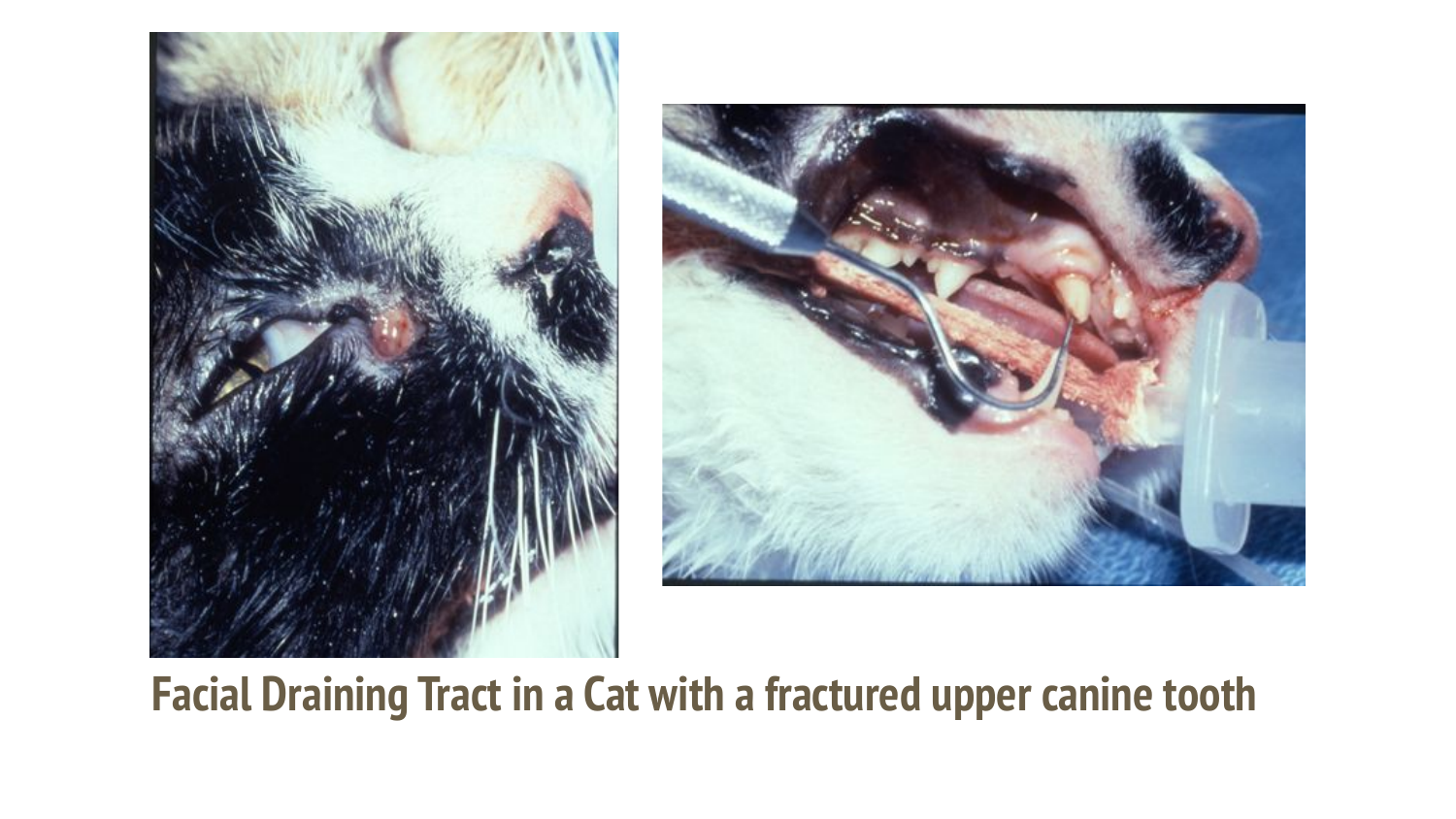



#### **Facial Swelling and Draining Tract from a discolored upper canine tooth**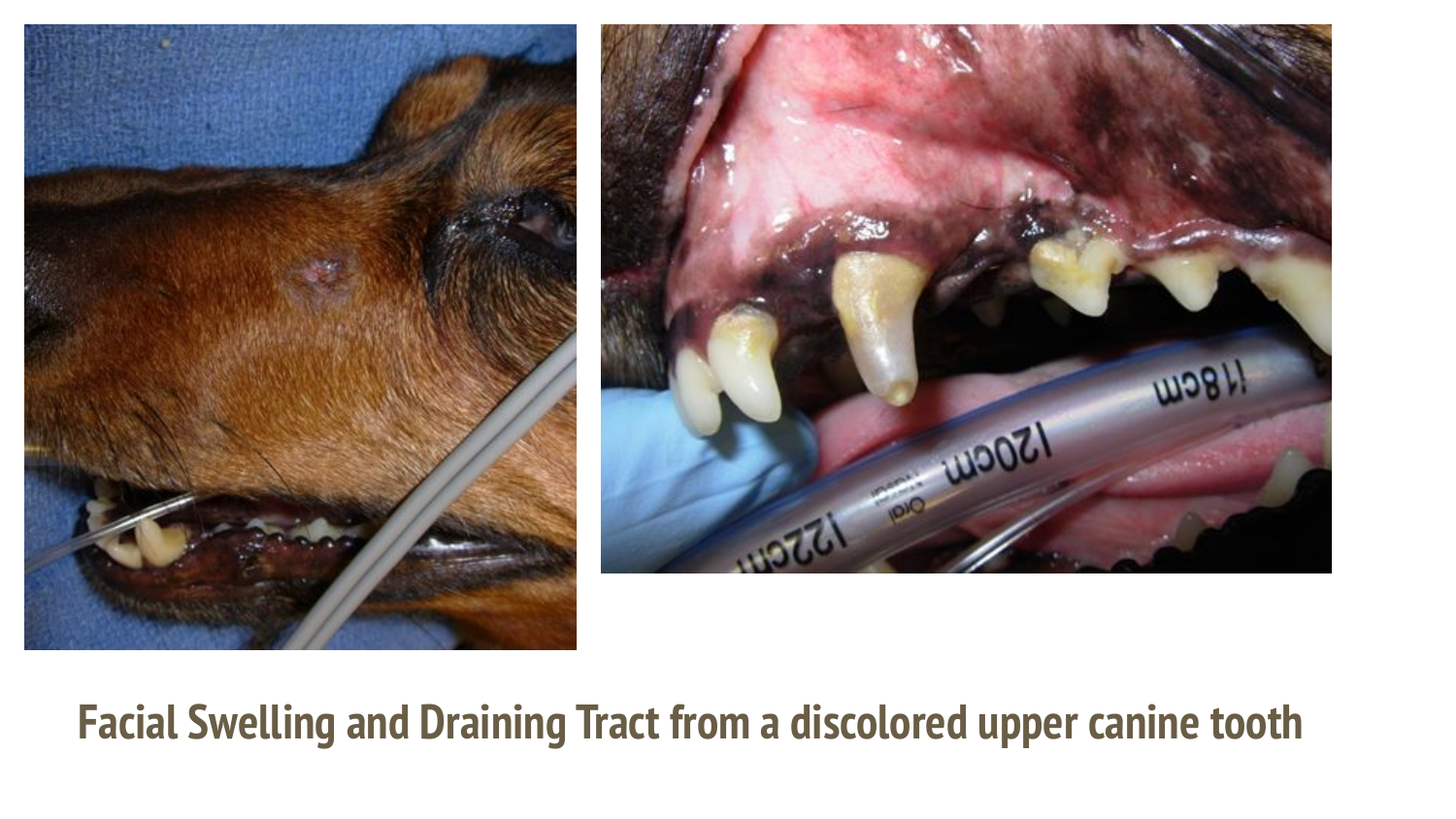

#### **Facial Swelling and Draining Tract over the upper third premolar**